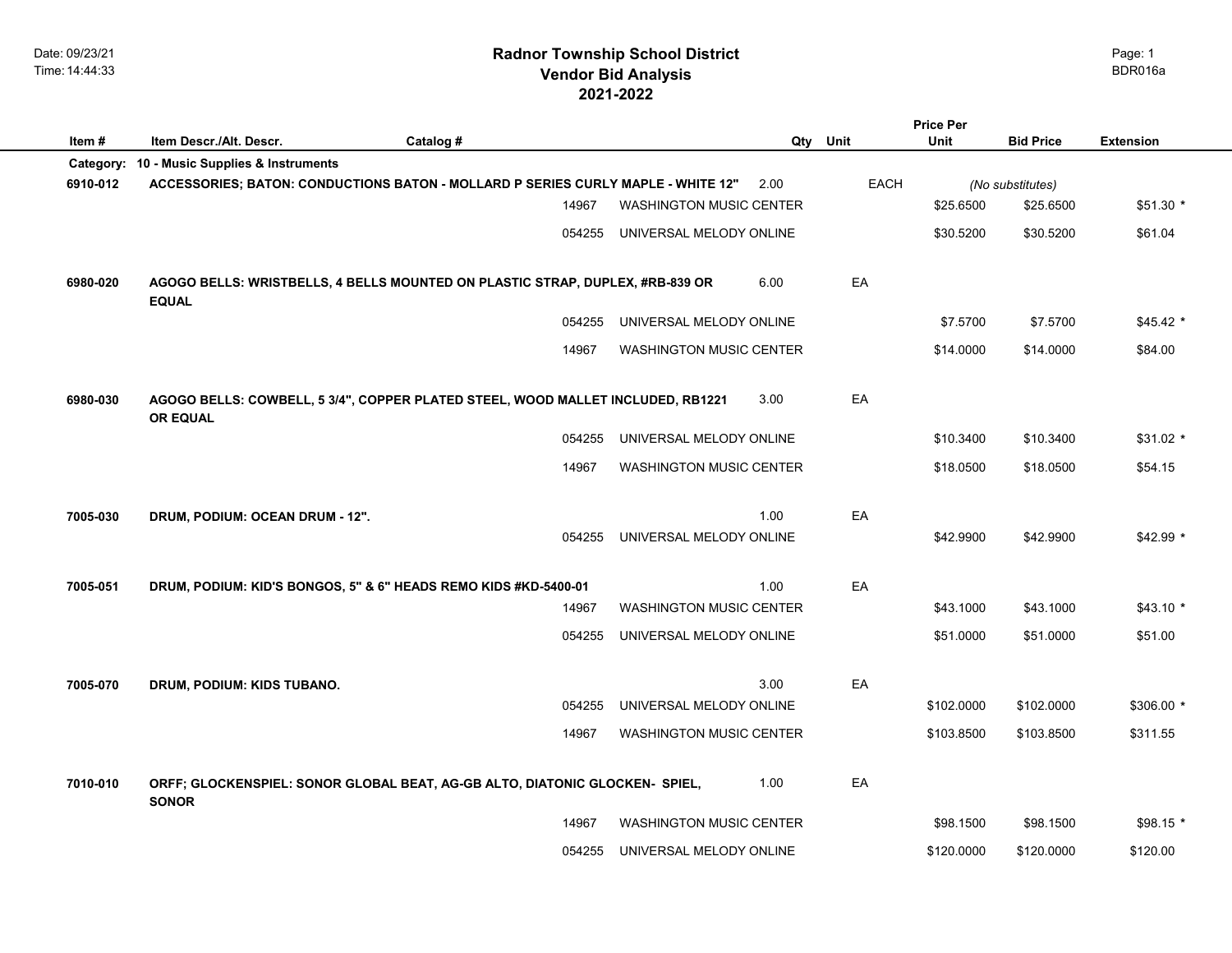|           |                                      |                                                                                |                                |       |            | <b>Price Per</b> |                  |                  |
|-----------|--------------------------------------|--------------------------------------------------------------------------------|--------------------------------|-------|------------|------------------|------------------|------------------|
| Item#     | Item Descr./Alt. Descr.              | Catalog #                                                                      |                                | Qty   | Unit       | Unit             | <b>Bid Price</b> | <b>Extension</b> |
| Category: | 10 - Music Supplies & Instruments    |                                                                                |                                |       |            |                  |                  |                  |
| 7010-020  | <b>SONOR</b>                         | ORFF; GLOCKENSPIEL: SONOR GLOBAL BEAT, SG-GB SOPRANO, DIATONIC GLOCK- ENSPIEL, |                                | 1.00  | EA         |                  |                  |                  |
|           |                                      | 14967                                                                          | <b>WASHINGTON MUSIC CENTER</b> |       |            | \$94.0500        | \$94.0500        | $$94.05*$        |
|           |                                      | 054255                                                                         | UNIVERSAL MELODY ONLINE        |       |            | \$115.0000       | \$115.0000       | \$115.00         |
| 7025-010  |                                      | SHAKERS: MARACITO SHAKERS, EGG-SHAPED MARACA, RBI #RB1230                      |                                | 1.00  | EA         |                  |                  |                  |
|           |                                      | 054255                                                                         | UNIVERSAL MELODY ONLINE        |       |            | \$10.3900        | \$10.3900        | $$10.39$ *       |
|           |                                      | 14967                                                                          | <b>WASHINGTON MUSIC CENTER</b> |       |            | \$16.2000        | \$16.2000        | \$16.20          |
| 7035-010  | STEEL HANDLE, SUZUKI RC-200 OR EQUAL | RATCHET: RATCHET: WOODEN SPOKES DRIVEN ACROSS WOODEN TINES W/CHROME PLATED     |                                | 1.00  | EA         |                  |                  |                  |
|           |                                      | 054255                                                                         | UNIVERSAL MELODY ONLINE        |       |            | \$43.0000        | \$43.0000        | \$43.00 *        |
| 7040-020  |                                      | RHYTHM STICKS: RHYTHM STICKS, FLUTED, 3/4" X 14" LONG DUPLEX, RB768B OR EQUAL  |                                | 30.00 | PR         |                  |                  |                  |
|           |                                      | 054255                                                                         | UNIVERSAL MELODY ONLINE        |       |            | \$3.0000         | \$3.0000         | $$90.00*$        |
|           |                                      | 14967                                                                          | <b>WASHINGTON MUSIC CENTER</b> |       |            | \$12.6000        | \$12.6000        | \$378.00         |
| 7050-030  | <b>WITH HEAD.</b>                    | TAMBOURINES: TAMBOURINE, 10", SINGLE ROW JINGLES, REMO OR                      | <b>BETTER, RBI #TAM10</b>      | 2.00  | EA         |                  |                  |                  |
|           |                                      | 054255                                                                         | UNIVERSAL MELODY ONLINE        |       |            | \$24.0000        | \$24.0000        | \$48.00 *        |
|           |                                      | 14967                                                                          | <b>WASHINGTON MUSIC CENTER</b> |       |            | \$28.0500        | \$28.0500        | \$56.10          |
| 7085-020  | #PA090                               | WOODBLOCK: WOODBLOCK, LARGE, ROSEWOOD WITH MALLET, UNION WOODBLOCK, IM         |                                | 2.00  | EA         |                  |                  |                  |
|           |                                      | 054255                                                                         | UNIVERSAL MELODY ONLINE        |       |            | \$60.0000        | \$60.0000        | $$120.00*$       |
| 7090-050  | SET OF 30                            | ORFF; XYLOPHONE: WEST MUSIC STUDIO 49 SET OF ALTO METALLOPHONE NAILS AND PINS, |                                | 1.00  | <b>SET</b> |                  | (No substitutes) |                  |
|           |                                      | 14967                                                                          | <b>WASHINGTON MUSIC CENTER</b> |       |            | \$18.7500        | \$18.7500        | $$18.75$ *       |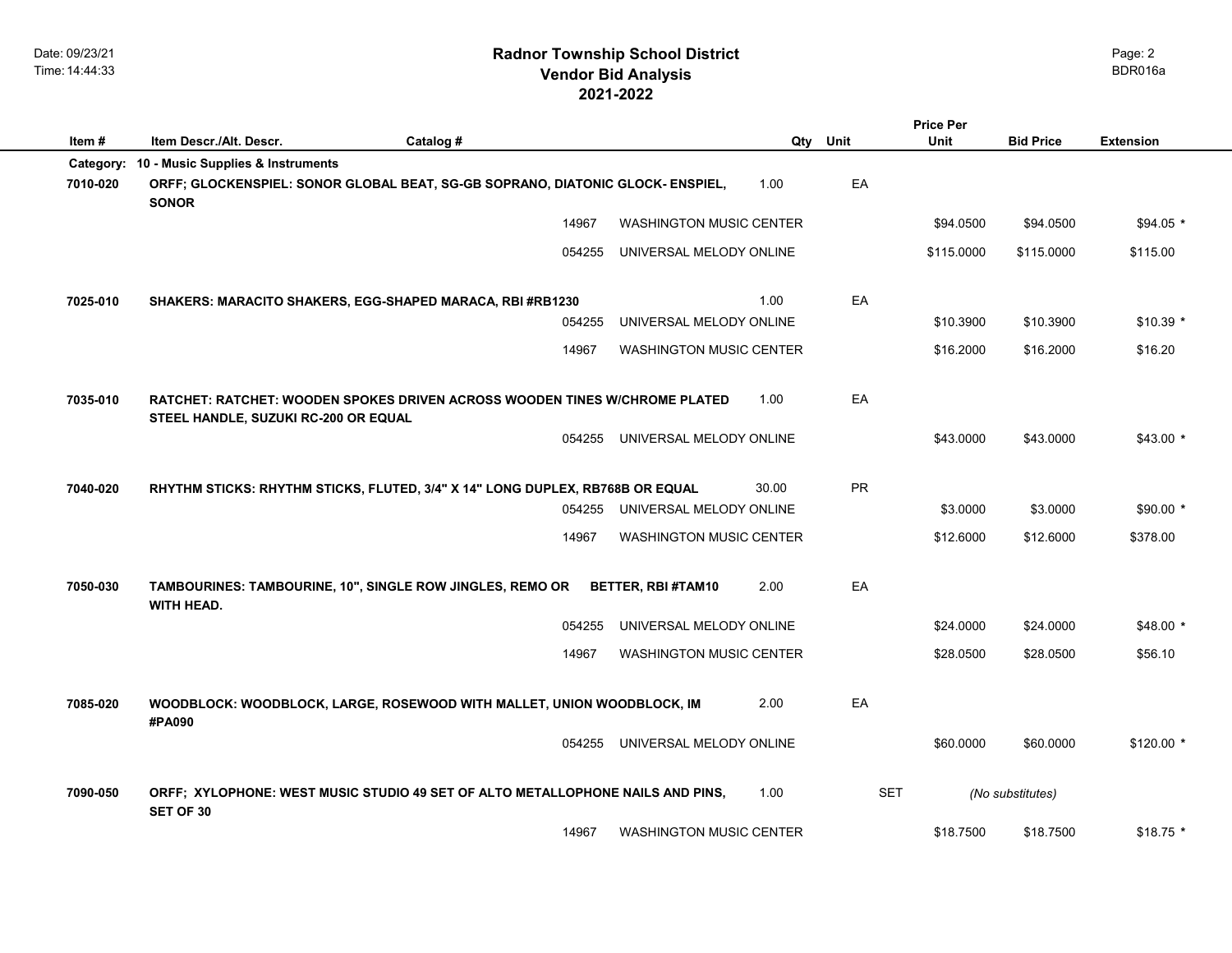|           |                                                    |                                                                                 |        |                                |      |             | <b>Price Per</b> |                  |                  |
|-----------|----------------------------------------------------|---------------------------------------------------------------------------------|--------|--------------------------------|------|-------------|------------------|------------------|------------------|
| Item#     | Item Descr./Alt. Descr.                            | Catalog #                                                                       |        |                                | Qty  | Unit        | Unit             | <b>Bid Price</b> | <b>Extension</b> |
| Category: | 10 - Music Supplies & Instruments                  |                                                                                 |        |                                |      |             |                  |                  |                  |
| 7090-060  | <b>OF 30</b>                                       | ORFF; XYLOPHONE: WEST MUSIC STUDIO 49 SET OF BASS XYLOPHONE NAILS AND PINS, SET |        |                                | 1.00 | <b>SET</b>  |                  | (No substitutes) |                  |
|           |                                                    |                                                                                 | 14967  | <b>WASHINGTON MUSIC CENTER</b> |      |             | \$19.5500        | \$19.5500        | $$19.55$ *       |
| 7120-020  | <b>MUSIC</b>                                       | PERCUSSION; MALLETS: MALLETS, FOR ALTO XYLOPHONE, STUDIO 49, FELT HEAD,#S4 WEST |        |                                | 4.00 | PR          |                  | (No substitutes) |                  |
|           |                                                    |                                                                                 | 14967  | <b>WASHINGTON MUSIC CENTER</b> |      |             | \$27.3500        | \$27.3500        | $$109.40$ *      |
| 7120-030  | #S5 WEST MUSIC                                     | PERCUSSION; MALLETS: MALLETS, FOR SOPRANO, XYLOPHONE, STUDIO 49, PLASTIC HEAD,  |        |                                | 2.00 | PR          |                  | (No substitutes) |                  |
|           |                                                    |                                                                                 | 14967  | <b>WASHINGTON MUSIC CENTER</b> |      |             | \$28.9000        | \$28.9000        | \$57.80 *        |
| 7120-040  | #S-XM                                              | PERCUSSION; MALLETS: MALLETS, FOR BASS XYLOPHONE, STUDIO 49, YARN HEAD, SUSUKI  |        |                                | 3.00 | <b>PR</b>   |                  | (No substitutes) |                  |
|           |                                                    |                                                                                 | 14967  | <b>WASHINGTON MUSIC CENTER</b> |      |             | \$12.1500        | \$12.1500        | $$36.45$ *       |
| 7121-010  |                                                    | PERCUSSION; YARN MALLETS: STUDIO 49 SERIES 2000 S3 YARN MALLETS SOFT            |        |                                | 3.00 | <b>SET</b>  |                  | (No substitutes) |                  |
|           |                                                    |                                                                                 | 14967  | <b>WASHINGTON MUSIC CENTER</b> |      |             | \$49,9500        | \$49.9500        | $$149.85$ *      |
| 7121-013  |                                                    | PERCUSSION; YARN MALLETS: STUDIO 49 SERIES 2000 260 BASS BAR MALLET             |        |                                | 1.00 | <b>EACH</b> |                  | (No substitutes) |                  |
|           |                                                    |                                                                                 | 14967  | <b>WASHINGTON MUSIC CENTER</b> |      |             | \$28,1000        | \$28,1000        | $$28.10*$        |
| 7170-020  | REEDS: REEDS, CLARINET, #2, RICO 25/BOX            |                                                                                 |        |                                | 1.00 | <b>BX</b>   |                  | (No substitutes) |                  |
|           |                                                    |                                                                                 | 14967  | <b>WASHINGTON MUSIC CENTER</b> |      |             | \$35.0000        | \$35.0000        | $$35.00*$        |
|           |                                                    |                                                                                 | 054255 | UNIVERSAL MELODY ONLINE        |      |             | \$40.0000        | \$40.0000        | \$40.00          |
| 7170-025  | <b>REEDS: MARLIN LESHER MEDIUM-SOFT OBOE REEDS</b> |                                                                                 |        |                                | 6.00 | EACH        |                  | (No substitutes) |                  |
|           |                                                    |                                                                                 | 054255 | UNIVERSAL MELODY ONLINE        |      |             | \$16.0000        | \$16.0000        | $$96.00*$        |
|           |                                                    |                                                                                 |        |                                |      |             |                  |                  |                  |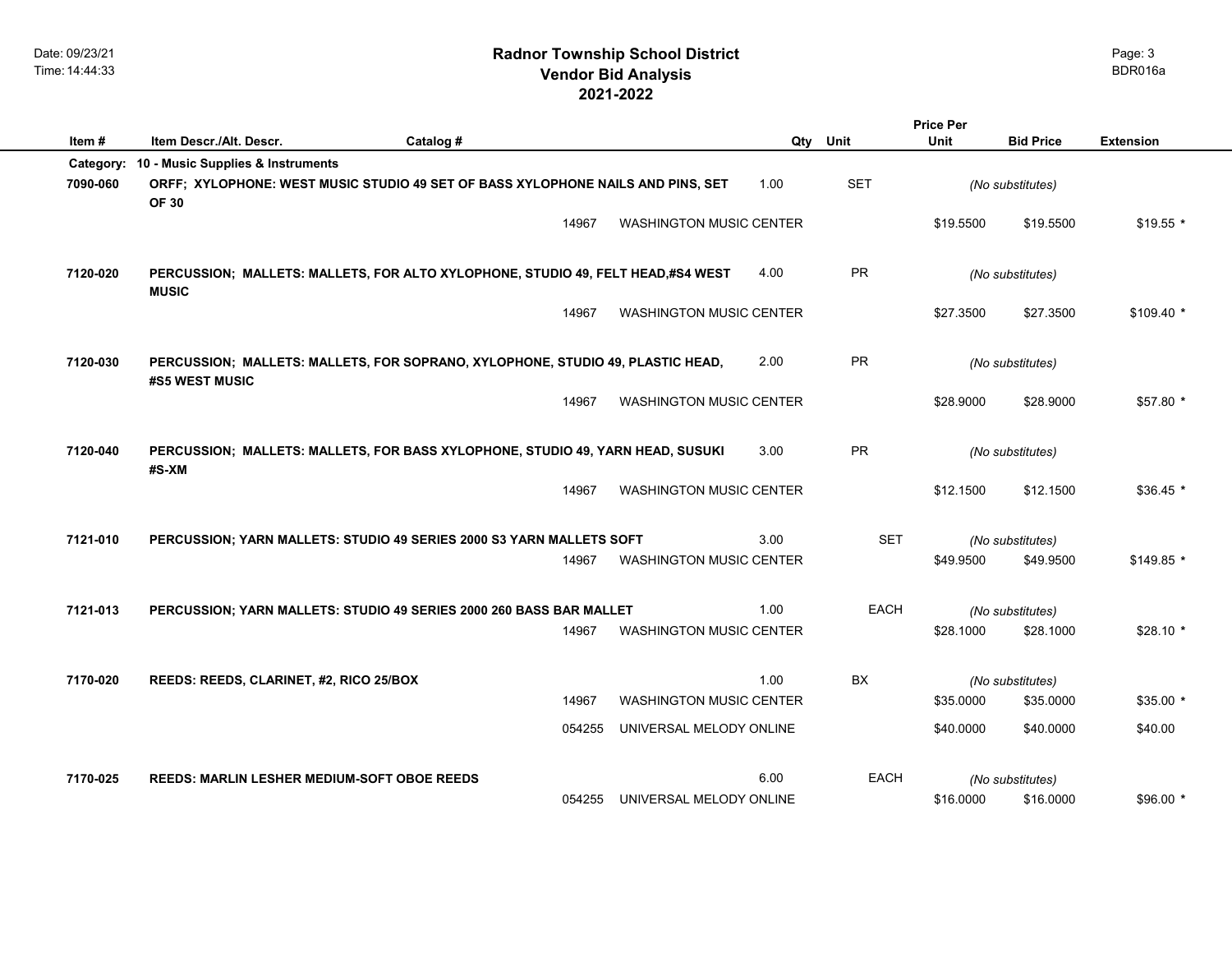| Item#     | Item Descr./Alt. Descr.                            | Catalog #                                                                          |        |                                | Qty   | Unit | <b>Price Per</b><br>Unit | <b>Bid Price</b> | <b>Extension</b> |  |
|-----------|----------------------------------------------------|------------------------------------------------------------------------------------|--------|--------------------------------|-------|------|--------------------------|------------------|------------------|--|
| Category: | 10 - Music Supplies & Instruments                  |                                                                                    |        |                                |       |      |                          |                  |                  |  |
| 7180-010  | ROSIN: ROSIN, VIOLIN, MEDIUM SIZE, BLOCK.          |                                                                                    |        |                                | 10.00 | EA   |                          |                  |                  |  |
|           |                                                    |                                                                                    | 14967  | <b>WASHINGTON MUSIC CENTER</b> |       |      | \$2.4500                 | \$2.4500         | $$24.50*$        |  |
|           |                                                    |                                                                                    | 054255 | UNIVERSAL MELODY ONLINE        |       |      | \$5.0000                 | \$5.0000         | \$50.00          |  |
| 7180-020  |                                                    | ROSIN: ROSIN, VIOLIN, MINI SIZE, (1.5 X 1.5), BLOCK, SUPER SENSITIVE #187 OR EQUAL |        |                                | 10.00 | EA   |                          |                  |                  |  |
|           |                                                    |                                                                                    | 14967  | <b>WASHINGTON MUSIC CENTER</b> |       |      | \$1.2500                 | \$1.2500         | $$12.50$ *       |  |
|           |                                                    |                                                                                    | 054255 | UNIVERSAL MELODY ONLINE        |       |      | \$5.0000                 | \$5.0000         | \$50.00          |  |
| 7180-030  |                                                    | ROSIN: ROSIN, CELLO, BLOCK, MUSIC IS ELEMENTARY OR EQUAL.                          |        |                                | 5.00  | EA   |                          |                  |                  |  |
|           |                                                    |                                                                                    | 14967  | <b>WASHINGTON MUSIC CENTER</b> |       |      | \$2.4500                 | \$2.4500         | $$12.25$ *       |  |
|           |                                                    |                                                                                    | 054255 | UNIVERSAL MELODY ONLINE        |       |      | \$5.0000                 | \$5.0000         | \$25.00          |  |
| 7188-010  |                                                    | STRING; ACCESSORIES: SHOULDER REST'S, PURPLE SPONGE 1/4 - 1/2                      |        |                                | 10.00 | EA   |                          |                  |                  |  |
|           |                                                    |                                                                                    | 054255 | UNIVERSAL MELODY ONLINE        |       |      | \$5.0000                 | \$5.0000         | \$50.00 *        |  |
| 7188-020  |                                                    | STRING; ACCESSORIES: SHOULDER REST'S, PURPLE SPONGE 3/4 FULL                       |        |                                | 10.00 | EA   |                          |                  |                  |  |
|           |                                                    |                                                                                    | 054255 | UNIVERSAL MELODY ONLINE        |       |      | \$5.0000                 | \$5.0000         | $$50.00*$        |  |
| 7201-010  |                                                    | STRINGS; CELLO: STRING, A, CELLO, SUPERSENSITIVE, STAINLESS STEEL                  |        |                                | 15.00 | EA   |                          |                  |                  |  |
|           |                                                    |                                                                                    | 14967  | <b>WASHINGTON MUSIC CENTER</b> |       |      | \$11.3500                | \$11.3500        | $$170.25$ *      |  |
| 7204-010  | EQUAL.                                             | STRINGS, GUITAR: STRINGS, CLASSICAL GUITAR, SILVER PLATED WOUND, AUGUSTINE OR      |        |                                | 10.00 | EA   |                          |                  |                  |  |
|           |                                                    |                                                                                    | 14967  | <b>WASHINGTON MUSIC CENTER</b> |       |      | \$9.6000                 | \$9.6000         | $$96.00*$        |  |
| 7430-010  | CYMBALS; MALLETS: ZILDJIAN A Z-MAC CYMBAL PAIR 20" |                                                                                    |        |                                | 1.00  | EA   |                          | (No substitutes) |                  |  |
|           |                                                    |                                                                                    | 14967  | <b>WASHINGTON MUSIC CENTER</b> |       |      | \$399.6000               | \$399.6000       | \$399.60 *       |  |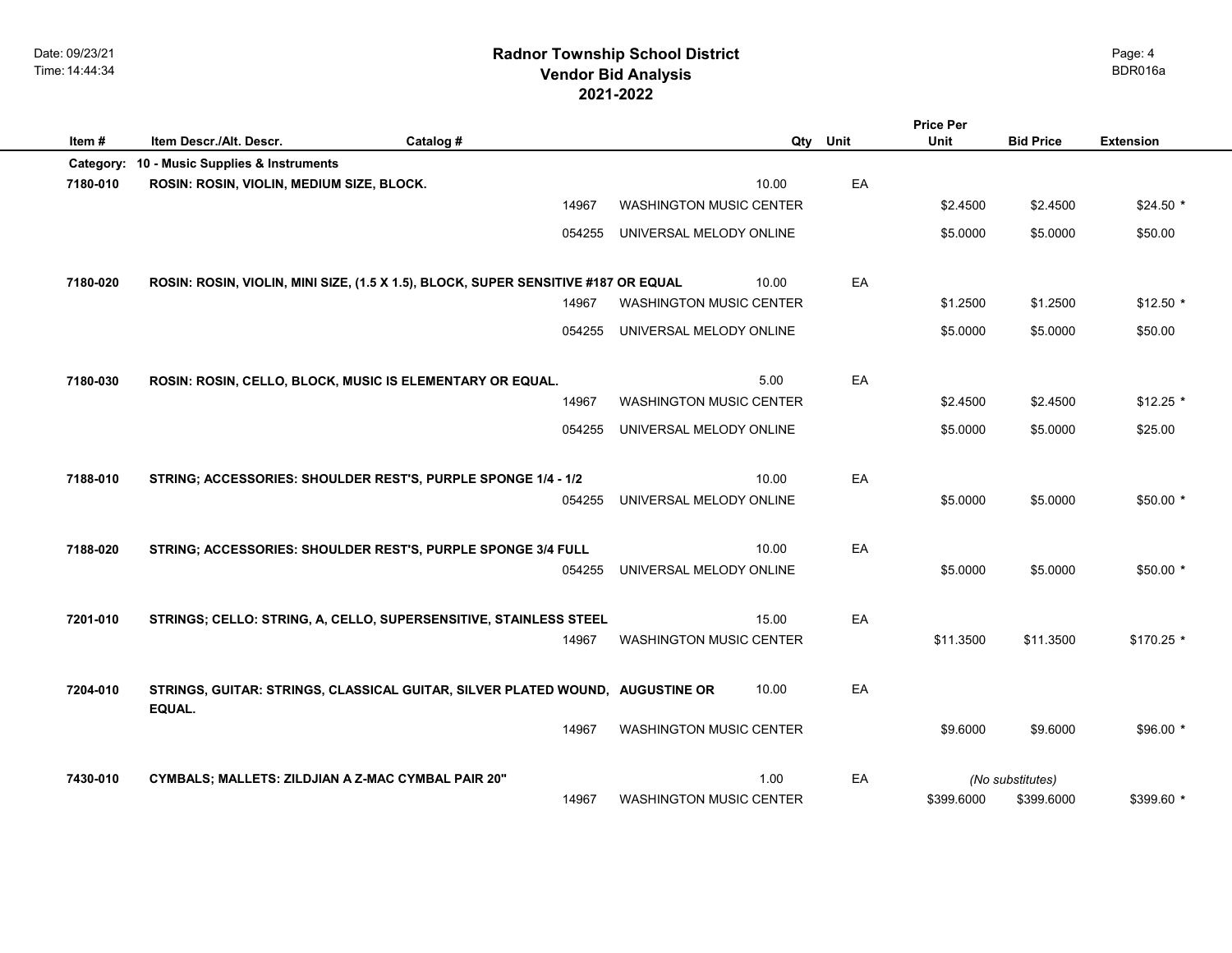| Item#    | Item Descr./Alt. Descr.                                                           | Catalog #                                                               | Qty                            | Unit        | Unit      | <b>Bid Price</b> | <b>Extension</b> |
|----------|-----------------------------------------------------------------------------------|-------------------------------------------------------------------------|--------------------------------|-------------|-----------|------------------|------------------|
|          | Category: 10 - Music Supplies & Instruments                                       |                                                                         |                                |             |           |                  |                  |
| 7442-055 |                                                                                   | PERCUSSION; DRUM HEADS: EVANS HAZY 300 SNARE SIDE DRUMHEAD 14"          | 4.00                           | EA          |           | (No substitutes) |                  |
|          |                                                                                   | 14967                                                                   | <b>WASHINGTON MUSIC CENTER</b> |             | \$12.0000 | \$12.0000        | $$48.00*$        |
|          |                                                                                   | 054255                                                                  | UNIVERSAL MELODY ONLINE        |             | \$14.2500 | \$14.2500        | \$57.00          |
| 7442-150 |                                                                                   | PERCUSSION; DRUM HEADS: EVANS SD14 GENERA HD COATED WHITE SNARE HEAD    | 4.00                           | EA          |           | (No substitutes) |                  |
|          |                                                                                   | 14967                                                                   | <b>WASHINGTON MUSIC CENTER</b> |             | \$15.1500 | \$15.1500        | $$60.60*$        |
|          |                                                                                   | 054255                                                                  | UNIVERSAL MELODY ONLINE        |             | \$17.5000 | \$17.5000        | \$70.00          |
| 7442-213 |                                                                                   | PERCUSSION; DRUM HEADS: EVANS G2 COATED BATTER DRUMHEAD 12"             | 4.00                           | EACH        |           | (No substitutes) |                  |
|          |                                                                                   | 14967                                                                   | <b>WASHINGTON MUSIC CENTER</b> |             | \$11.5000 | \$11.5000        | $$46.00*$        |
|          |                                                                                   | 054255                                                                  | UNIVERSAL MELODY ONLINE        |             | \$15.5000 | \$15.5000        | \$62.00          |
| 7442-215 |                                                                                   | PERCUSSION; DRUM HEADS: EVANS G2 COATED BATTER DRUMHEAD 14"             | 4.00                           | <b>EACH</b> |           | (No substitutes) |                  |
|          |                                                                                   | 14967                                                                   | <b>WASHINGTON MUSIC CENTER</b> |             | \$12.9500 | \$12.9500        | \$51.80 *        |
|          |                                                                                   | 054255                                                                  | UNIVERSAL MELODY ONLINE        |             | \$17.4000 | \$17.4000        | \$69.60          |
| 7442-219 |                                                                                   | PERCUSSION; DRUM HEADS: EVANS EMAD COATED BASS DRUM BATTER DRUMHEAD 18" | 2.00                           | <b>EACH</b> |           | (No substitutes) |                  |
|          |                                                                                   | 14967                                                                   | <b>WASHINGTON MUSIC CENTER</b> |             | \$36.7000 | \$36.7000        | $$73.40*$        |
|          |                                                                                   | 054255                                                                  | UNIVERSAL MELODY ONLINE        |             | \$43.8100 | \$43.8100        | \$87.62          |
| 7442-220 |                                                                                   | PERCUSSION; DRUM HEADS: EVANS MX BLACK TENOR DRUMHEAD 4-PACK STANDARD   | 4.00                           | <b>EACH</b> |           | (No substitutes) |                  |
|          |                                                                                   | 14967                                                                   | <b>WASHINGTON MUSIC CENTER</b> |             | \$55.9000 | \$55.9000        | $$223.60*$       |
| 7442-222 | <b>STANDARD</b>                                                                   | PERCUSSION; DRUM HEADS: EVANS MX BLACK TENOR DRUMHEAD 6" SHOT 3-PACK    | 2.00                           | <b>EACH</b> |           | (No substitutes) |                  |
|          | Alt Bid: TT06MXB - - sold as 6 individual @ \$12.40<br>each - - \$37.20 for three | 14967                                                                   | <b>WASHINGTON MUSIC CENTER</b> |             | \$37,2000 | \$37.2000        | $$74.40*$        |

Page: 5

**Price Per**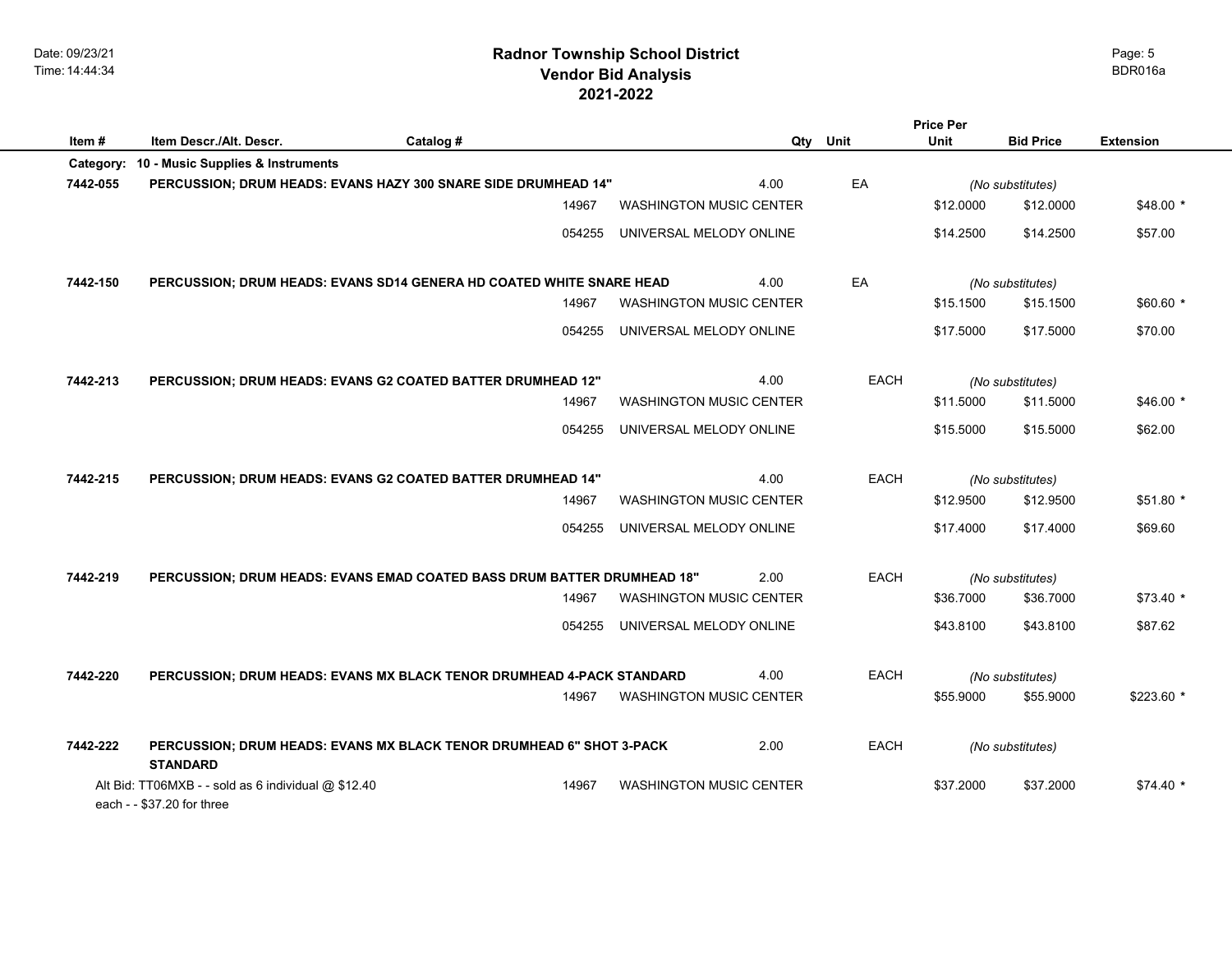|          | <b>Price Per</b>                                |                                                                           |        |                                |       |           |           |                  |                  |
|----------|-------------------------------------------------|---------------------------------------------------------------------------|--------|--------------------------------|-------|-----------|-----------|------------------|------------------|
| Item#    | Item Descr./Alt. Descr.                         | Catalog #                                                                 |        |                                |       | Qty Unit  | Unit      | <b>Bid Price</b> | <b>Extension</b> |
|          | Category: 10 - Music Supplies & Instruments     |                                                                           |        |                                |       |           |           |                  |                  |
| 7442-224 | <b>BLACK 14"</b>                                | PERCUSSION; DRUM HEADS: EVANS HYBRID-SOFT MARCHING SNARE DRUM BATTER HEAD |        |                                | 6.00  | EACH      |           | (No substitutes) |                  |
|          |                                                 |                                                                           | 054255 | UNIVERSAL MELODY ONLINE        |       |           | \$42.6400 | \$42.6400        | \$255.84 *       |
|          |                                                 |                                                                           | 14967  | <b>WASHINGTON MUSIC CENTER</b> |       |           | \$46.3000 | \$46.3000        | \$277.80         |
| 7442-226 |                                                 | PERCUSSION; DRUM HEADS: EVANS MX5 SNARE SIDE HEAD 14"                     |        |                                | 6.00  | EACH      |           | (No substitutes) |                  |
|          |                                                 |                                                                           | 054255 | UNIVERSAL MELODY ONLINE        |       |           | \$38.6800 | \$38.6800        | \$232.08 *       |
|          |                                                 |                                                                           | 14967  | <b>WASHINGTON MUSIC CENTER</b> |       |           | \$40.6500 | \$40.6500        | \$243.90         |
| 7444-020 | PERCUSSION; ACCESSORIES: PROMARK HOT ROD STICKS |                                                                           |        |                                | 2.00  | PR        |           | (No substitutes) |                  |
|          |                                                 |                                                                           | 14967  | <b>WASHINGTON MUSIC CENTER</b> |       |           | \$17.6500 | \$17.6500        | \$35.30 *        |
|          |                                                 |                                                                           | 054255 | UNIVERSAL MELODY ONLINE        |       |           | \$20.0000 | \$20.0000        | \$40.00          |
| 7444-022 |                                                 | PERCUSSION; ACCESSORIES: PROMARK SYSTEM BLUE SEAN VEGA TS8 STICKS         |        |                                | 6.00  | <b>PR</b> |           | (No substitutes) |                  |
|          |                                                 |                                                                           | 054255 | UNIVERSAL MELODY ONLINE        |       |           | \$19.5300 | \$19.5300        | $$117.18$ *      |
| 7444-140 |                                                 | PERCUSSION; ACCESSORIES: VATER MARCHING DRUM STICK HOLDER                 |        |                                | 12.00 | EA        |           | (No substitutes) |                  |
|          |                                                 |                                                                           | 054255 | UNIVERSAL MELODY ONLINE        |       |           | \$8.2500  | \$8.2500         | \$99.00 *        |
| 7460-020 |                                                 | GUITAR: GUITAR STRINGS, D'ADDARIO EXL115 BLUES/JASS BULK PACK, MEDIUM     |        |                                | 1.00  | EA        |           | (No substitutes) |                  |
|          |                                                 |                                                                           | 054255 | UNIVERSAL MELODY ONLINE        |       |           | \$5.4900  | \$5.4900         | $$5.49*$         |
|          |                                                 |                                                                           | 14967  | WASHINGTON MUSIC CENTER        |       |           | \$6.3500  | \$6.3500         | \$6.35           |
| 7490-010 | LIGATURES: YAMAHA STANDARD BB CLARINET LIGATURE |                                                                           |        |                                | 8.00  | EA        |           | (No substitutes) |                  |
|          |                                                 |                                                                           | 14967  | <b>WASHINGTON MUSIC CENTER</b> |       |           | \$4.9500  | \$4.9500         | $$39.60*$        |
|          |                                                 |                                                                           | 054255 | UNIVERSAL MELODY ONLINE        |       |           | \$16.8200 | \$16.8200        | \$134.56         |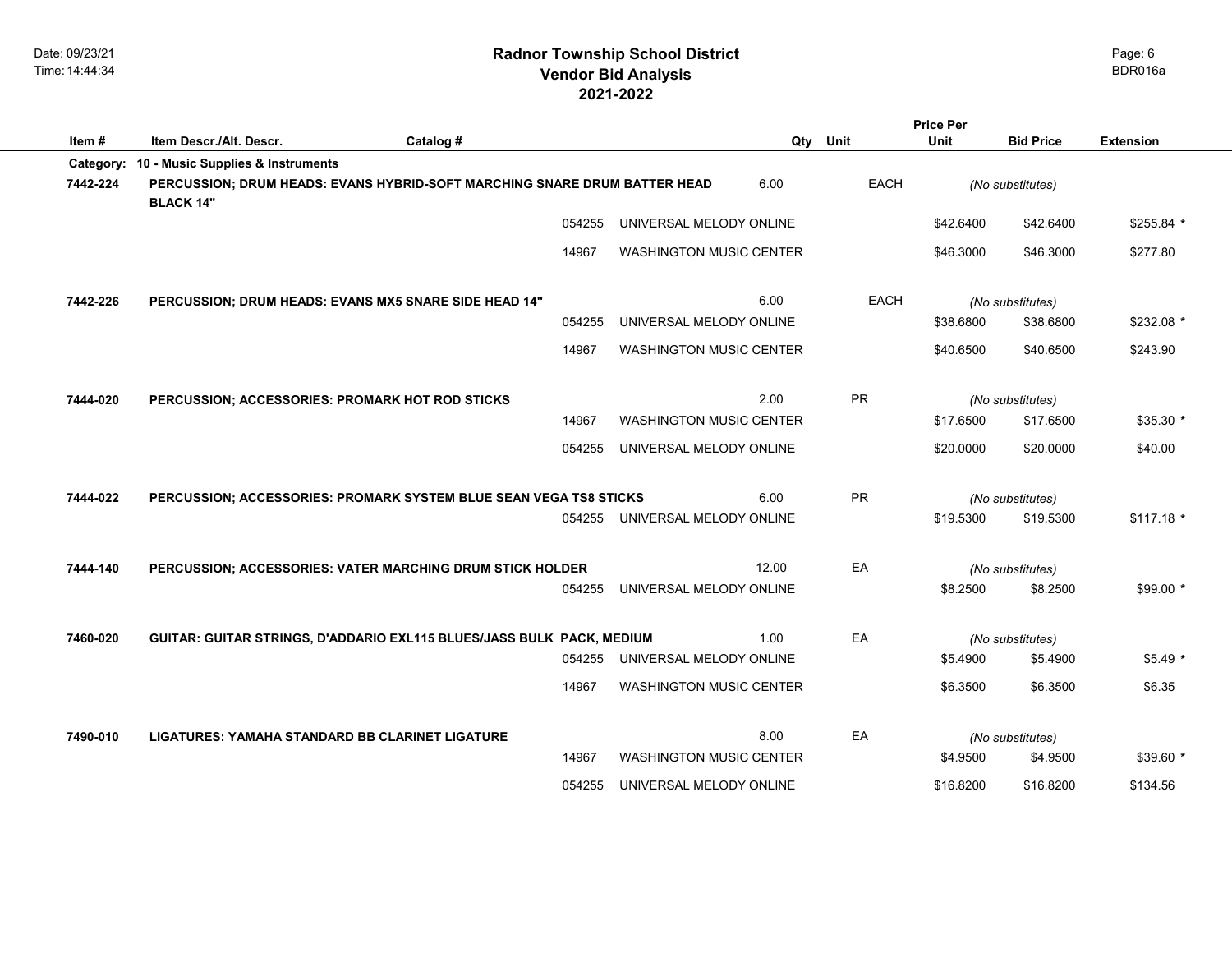|          |                                                                          |           |        |                                |     |             | Price Per |                              |                  |
|----------|--------------------------------------------------------------------------|-----------|--------|--------------------------------|-----|-------------|-----------|------------------------------|------------------|
| Item#    | Item Descr./Alt. Descr.                                                  | Catalog # |        |                                | Qty | Unit        | Unit      | <b>Bid Price</b>             | <b>Extension</b> |
|          | Category: 10 - Music Supplies & Instruments                              |           |        |                                |     |             |           |                              |                  |
| 7490-020 | LIGATURES: ROVNER BB CONTRA BASS CLARINET LIGATURE #WA2284RL             |           |        | 1.00                           |     | EA          |           | (No substitutes)             |                  |
|          |                                                                          |           | 14967  | <b>WASHINGTON MUSIC CENTER</b> |     |             | \$16,7000 | \$16,7000                    | $$16.70*$        |
|          |                                                                          |           |        |                                |     |             |           |                              |                  |
| 7490-030 | LIGATURES: YAMAHA STANDARD ALTO SAXOPHONE LIGATURE                       |           |        | 7.00                           |     | EA          |           |                              |                  |
|          |                                                                          |           |        |                                |     |             |           | (No substitutes)             |                  |
|          |                                                                          |           | 14967  | <b>WASHINGTON MUSIC CENTER</b> |     |             | \$4.9500  | \$4.9500                     | $$34.65$ *       |
|          |                                                                          |           |        |                                |     |             |           |                              |                  |
| 7490-035 | <b>LIGATURES: YAMAHA STANDARD TENOR SAXOPHONE LIGATURE</b>               |           |        | 6.00                           |     | EA          |           | (No substitutes)             |                  |
|          |                                                                          |           | 14967  | <b>WASHINGTON MUSIC CENTER</b> |     |             | \$4.9500  | \$4.9500                     | $$29.70$ *       |
|          |                                                                          |           |        |                                |     |             |           |                              |                  |
| 7490-045 | LIGATURES: ROVNER BB SOPRANO SAXOPHONE LIGATURE # WA2281RVS              |           |        | 1.00                           |     | EA          |           | (No substitutes)             |                  |
|          |                                                                          |           | 14967  | <b>WASHINGTON MUSIC CENTER</b> |     |             | \$16.7000 | \$16.7000                    | $$16.70*$        |
|          |                                                                          |           |        |                                |     |             |           |                              |                  |
|          |                                                                          |           | 054255 | UNIVERSAL MELODY ONLINE        |     |             | \$25.0000 | \$25.0000                    | \$25.00          |
|          |                                                                          |           |        |                                |     |             |           |                              |                  |
| 7495-010 | LUBRICANTS: OIL, VALVE #50, 1.0 OX PLASTIC SQ BOTTLE, IM BRAND VALVE OIL |           |        | 24.00                          |     | EA          |           |                              |                  |
|          |                                                                          |           | 14967  | <b>WASHINGTON MUSIC CENTER</b> |     |             | \$2.1500  | \$2.1500                     | $$51.60$ *       |
|          |                                                                          |           | 054255 | UNIVERSAL MELODY ONLINE        |     |             | \$2.8200  | \$2.8200                     | \$67.68          |
|          |                                                                          |           |        |                                |     |             |           |                              |                  |
|          |                                                                          |           |        |                                |     |             |           |                              |                  |
| 7495-030 | LUBRICANTS: TROMBONE, SLIDE CREAM, 0.75 OZ TUBE, #OP102                  |           |        | 3.00                           |     | EA          |           |                              |                  |
|          |                                                                          |           | 054255 | UNIVERSAL MELODY ONLINE        |     |             | \$3.5000  | \$3.5000                     | $$10.50*$        |
|          |                                                                          |           | 14967  | <b>WASHINGTON MUSIC CENTER</b> |     |             | \$5.9500  | \$5.9500                     | \$17.85          |
|          |                                                                          |           |        |                                |     |             |           |                              |                  |
| 7495-070 | LUBRICANTS: OIL, VALVE, YAMAHA SUPERIOR SYNTHETIC 38ml #YAC RVO          |           |        | 18.00                          |     | <b>EACH</b> |           |                              |                  |
|          |                                                                          |           | 14967  | <b>WASHINGTON MUSIC CENTER</b> |     |             | \$5.1000  | (No substitutes)<br>\$5.1000 | $$91.80$ *       |
|          |                                                                          |           |        |                                |     |             |           |                              |                  |
|          |                                                                          |           |        |                                |     |             |           |                              |                  |
| 7500-010 | LYRES: GROVER TROPHY BRASS MARCHING CORNET/TRUMPET STRAIGHT STEM LYRE    |           |        | 6.00                           |     | EA          |           | (No substitutes)             |                  |
|          |                                                                          |           |        | 054255 UNIVERSAL MELODY ONLINE |     |             | \$6.3600  | \$6.3600                     | $$38.16*$        |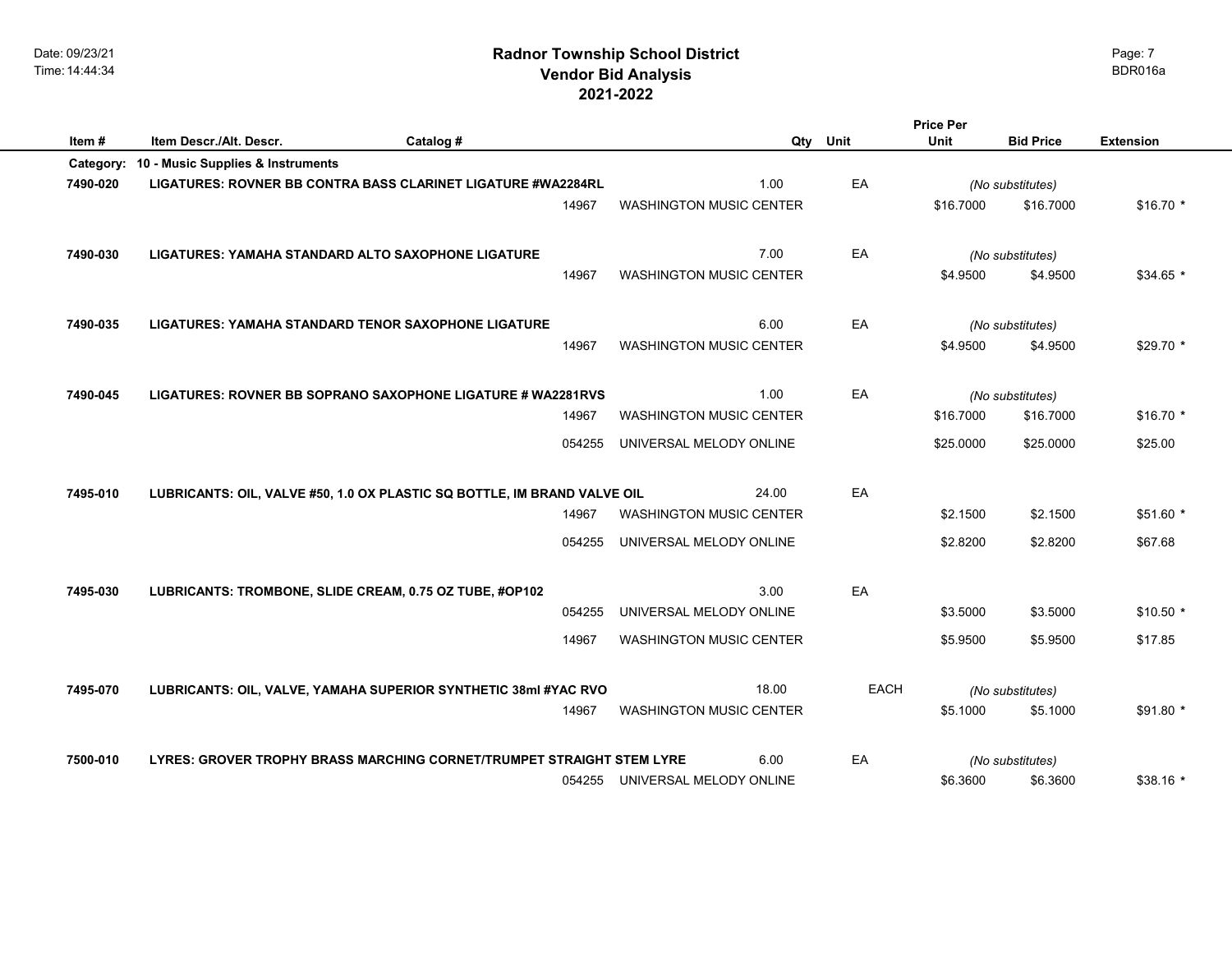|           |                                                 |                                                                      |        |                                |      | <b>Price Per</b> |                  |                  |
|-----------|-------------------------------------------------|----------------------------------------------------------------------|--------|--------------------------------|------|------------------|------------------|------------------|
| Item#     | Item Descr./Alt. Descr.                         | Catalog #                                                            |        | Qty                            | Unit | Unit             | <b>Bid Price</b> | <b>Extension</b> |
| Category: | 10 - Music Supplies & Instruments               |                                                                      |        |                                |      |                  |                  |                  |
| 7500-015  |                                                 | LYRES: GROVER TROPHY BRASS MARCHING CORNET/TRUMPET BENT STEM LYRE    |        | 10.00                          | EA   |                  | (No substitutes) |                  |
|           |                                                 |                                                                      |        | 054255 UNIVERSAL MELODY ONLINE |      | \$6.1700         | \$6.1700         | $$61.70*$        |
| 7500-020  |                                                 | LYRES: GROVER TROPHY BRASS MARCHING SOUSAPHONE/BARITONE 6" STEM LYRE |        | 4.00                           | EA   |                  | (No substitutes) |                  |
|           |                                                 |                                                                      | 054255 | UNIVERSAL MELODY ONLINE        |      | \$15.7400        | \$15.7400        | $$62.96$ *       |
| 7500-025  |                                                 | LYRES: GROVER TROPHY BRASS MARCHING SOUSAPHONE/BARITONE 8" STEM LYRE |        | 4.00                           | EA   |                  | (No substitutes) |                  |
|           |                                                 |                                                                      | 054255 | UNIVERSAL MELODY ONLINE        |      | \$9.3100         | \$9.3100         | $$37.24$ *       |
| 7500-030  |                                                 | <b>LYRES: GROVER TROPHY BRASS MARCHING SAXOPHONE LYRE</b>            |        | 10.00                          | EA   |                  | (No substitutes) |                  |
|           |                                                 |                                                                      | 054255 | UNIVERSAL MELODY ONLINE        |      | \$8.3800         | \$8.3800         | \$83.80 *        |
| 7500-035  | <b>LYRES: BACH CLAMP ON TRUMPET CORNET LYRE</b> |                                                                      |        | 6.00                           | EA   |                  | (No substitutes) |                  |
|           |                                                 |                                                                      | 054255 | UNIVERSAL MELODY ONLINE        |      | \$11.1100        | \$11.1100        | $$66.66*$        |
|           |                                                 |                                                                      | 14967  | <b>WASHINGTON MUSIC CENTER</b> |      | \$13.7000        | \$13.7000        | \$82.20          |
| 7500-040  | LYRES: DEG A16-HC225 FLUTE PICCIOLO LYRE        |                                                                      |        | 10.00                          | EA   |                  | (No substitutes) |                  |
|           |                                                 |                                                                      | 14967  | <b>WASHINGTON MUSIC CENTER</b> |      | \$8.1000         | \$8.1000         | $$81.00*$        |
|           |                                                 |                                                                      | 054255 | UNIVERSAL MELODY ONLINE        |      | \$12.0400        | \$12.0400        | \$120.40         |
| 7500-045  | <b>LYRES: DEG HC-250 TROMBONE BELL LYRE</b>     |                                                                      |        | 10.00                          | EA   |                  | (No substitutes) |                  |
|           |                                                 |                                                                      | 14967  | <b>WASHINGTON MUSIC CENTER</b> |      | \$9.0000         | \$9.0000         | $$90.00*$        |
|           |                                                 |                                                                      | 054255 | UNIVERSAL MELODY ONLINE        |      | \$12.5600        | \$12.5600        | \$125.60         |

| 7500-060 | LYRES: SELMER PLAXTIC CLARINET LYRE COMPLETE |        | 24.00                   | FΔ | (No substitutes) |          |             |
|----------|----------------------------------------------|--------|-------------------------|----|------------------|----------|-------------|
|          |                                              | 14967  | WASHINGTON MUSIC CENTER |    | \$5.5500         | \$5.5500 | $$133.20$ * |
|          |                                              | 054255 | UNIVERSAL MELODY ONLINE |    | \$7.6700         | \$7.6700 | \$184.08    |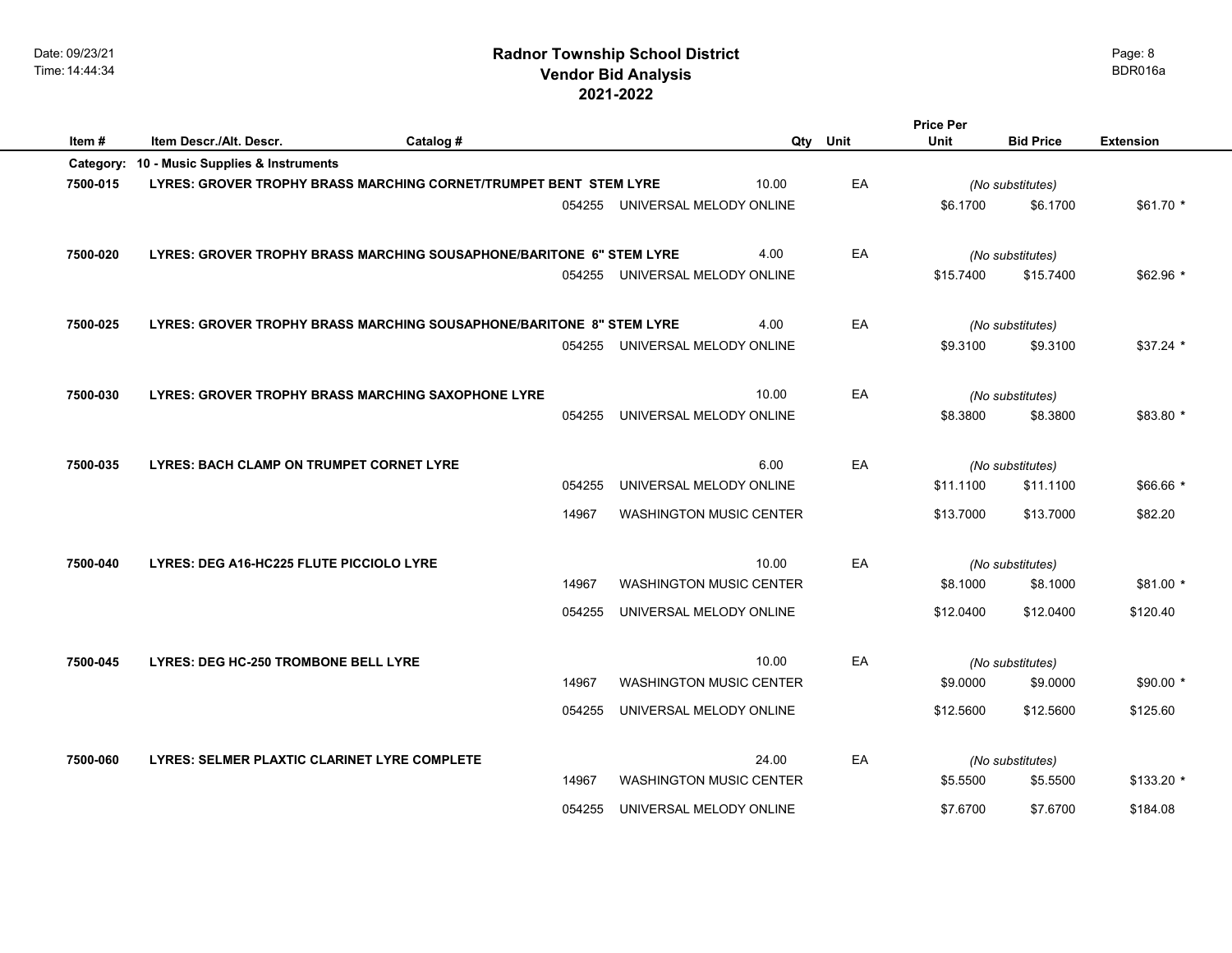**Item #** Item Descr./Alt. Descr. <br> **Catalog # Catalog # Catalog # Qty** Unit Unit Bid Price Extension

**BERG. #101** 

|          | Category: 10 - Music Supplies & Instruments                                                       |        |                                |        |             |           |                               |            |
|----------|---------------------------------------------------------------------------------------------------|--------|--------------------------------|--------|-------------|-----------|-------------------------------|------------|
| 7515-040 | <b>STRING; STOPS: YAMAHA PAD PAPERS 50 SHTS/PACK POWDER PAPERS</b>                                |        |                                | 2.00   | <b>PK</b>   |           | (No substitutes)              |            |
|          |                                                                                                   | 14967  | <b>WASHINGTON MUSIC CENTER</b> |        |             | \$6.8000  | \$6.8000                      | $$13.60*$  |
|          |                                                                                                   |        |                                |        |             |           |                               |            |
| 7515-050 | STRING; STOPS: STERISOL GERMICIDE WIND INSTRUMENT SANITIZER, 8 OZ CONCENTRATE                     |        |                                | 4.00   | EA          |           | (No substitutes)              |            |
|          |                                                                                                   | 054255 | UNIVERSAL MELODY ONLINE        |        |             | \$6.4900  | \$6.4900                      | $$25.96$ * |
|          |                                                                                                   | 14967  | <b>WASHINGTON MUSIC CENTER</b> |        |             | \$7.9000  | \$7.9000                      | \$31.60    |
| 7515-070 | STRING; STOPS: CORK GREASE FOR WOODWIND INSTRUMENTS, CONTAINER ONLY                               |        |                                | 3.00   | DZ          |           |                               |            |
|          | Alt Bid: Box of 36 @ \$34.65 - - Dozen = \$11.55                                                  | 14967  | <b>WASHINGTON MUSIC CENTER</b> |        |             | \$11.5500 | (No substitutes)<br>\$11.5500 | $$34.65$ * |
|          |                                                                                                   |        |                                |        |             |           |                               |            |
| 7515-110 | STRING; STOPS: KYSER QUICK-CHANGE CAPO 6-STRING                                                   |        |                                | 12.00  | EA          |           | (No substitutes)              |            |
|          |                                                                                                   | 054255 | UNIVERSAL MELODY ONLINE        |        |             | \$15.0000 | \$15.0000                     | \$180.00 * |
|          |                                                                                                   |        |                                |        |             |           |                               |            |
| 7520-150 | <b>MOUTHPIECES: YAMAHA BOBBY SHEW JAZZ YACSHEW JAZZ</b>                                           |        |                                | 6.00   | <b>EACH</b> |           | (No substitutes)              |            |
|          |                                                                                                   | 14967  | <b>WASHINGTON MUSIC CENTER</b> |        |             | \$31.8000 | \$31.8000                     | \$190.80 * |
| 7525-010 |                                                                                                   |        |                                | 50.00  | EA          |           |                               |            |
|          | MUSIC STAND: MUSIC HOLDER, PLASTIC FOLIO, HIGH IMPACT UNBREAKABLE, 16 WINDOWS,<br><b>UMI#5888</b> |        |                                |        |             |           |                               |            |
|          | Alt Bid: SELMER 5888 (8 windows)                                                                  | 14967  | <b>WASHINGTON MUSIC CENTER</b> |        |             | \$4.3000  | \$4.3000                      | $$215.00*$ |
|          |                                                                                                   |        |                                |        |             |           |                               |            |
| 7525-030 | <b>MUSIC STAND: EXTRA WINDOW FOR PLASTIC FOLIO FLIP FOLDERS</b>                                   |        |                                | 200.00 | EA          |           | (No substitutes)              |            |
|          | Alt Bid: Box of 100 for \$35.90                                                                   | 14967  | <b>WASHINGTON MUSIC CENTER</b> |        |             | \$0.3590  | \$0.3590                      | $$71.80*$  |
|          |                                                                                                   |        |                                |        |             |           |                               |            |
| 7525-040 | <b>MUSIC STAND: EXTRA METAL RING FOR PLASTIC FOLIO FLIP FOLDERS</b>                               |        |                                | 100.00 | EA          |           | (No substitutes)              |            |
|          | Alt Bid: Box of 100 for \$29.70                                                                   | 14967  | <b>WASHINGTON MUSIC CENTER</b> |        |             | \$0.2970  | \$0.2970                      | \$29.70 *  |
| 7530-014 | <b>BRASS; MUTE: MUTE (TRUMPET), STRAIGHT FIBRE, W/REINFORCED</b>                                  |        | <b>EDGINGS, HUMES &amp;</b>    | 6.00   | EA          |           | (No substitutes)              |            |

Page: 9

**Price Per Unit**

054255 UNIVERSAL MELODY ONLINE \$19.3100 \$19.3100 \$115.86 \*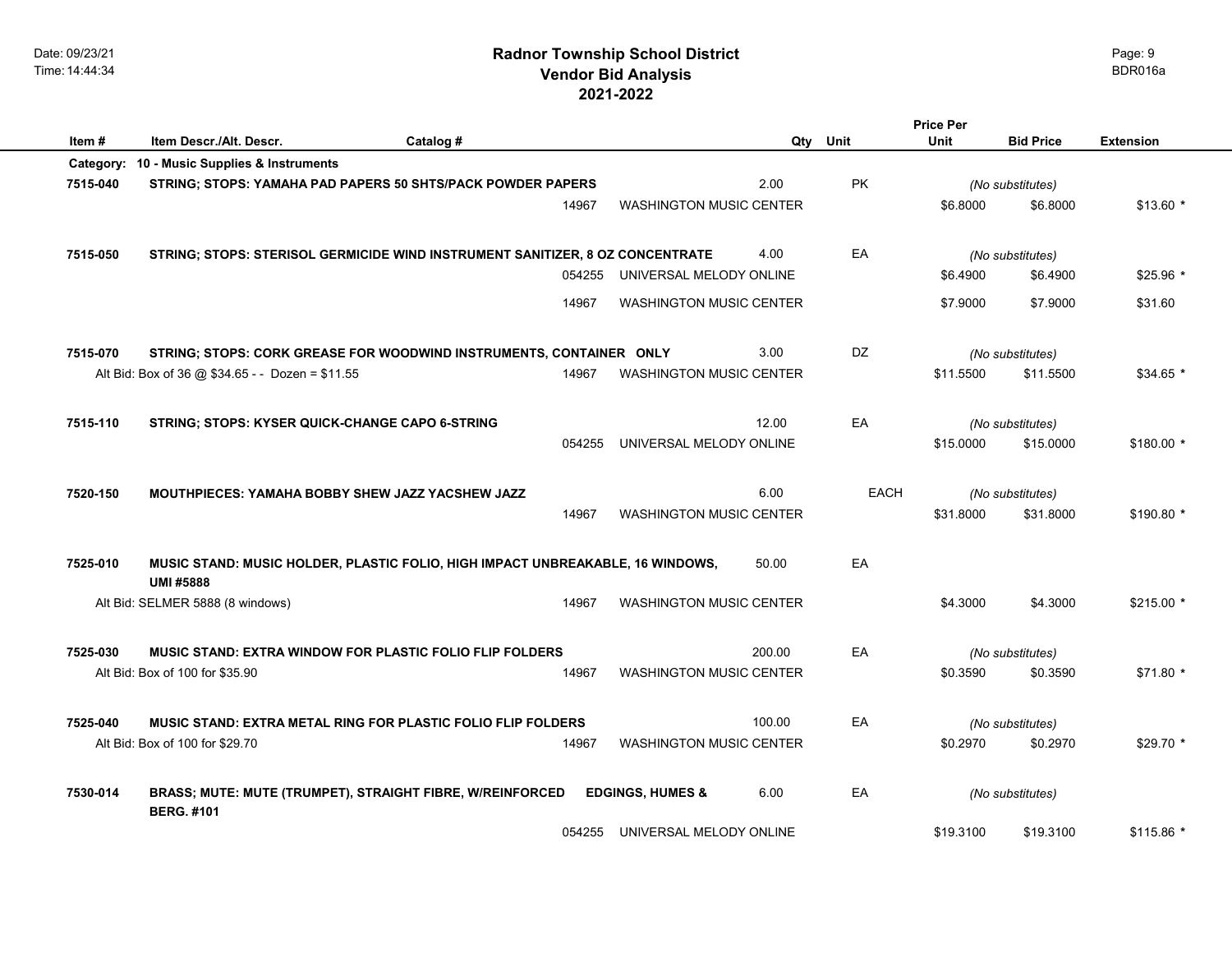| Item#    | Item Descr./Alt. Descr.                     | Catalog #                                                              | Qty                                    | Unit | Unit      | <b>Bid Price</b>              | <b>Extension</b> |
|----------|---------------------------------------------|------------------------------------------------------------------------|----------------------------------------|------|-----------|-------------------------------|------------------|
|          | Category: 10 - Music Supplies & Instruments |                                                                        |                                        |      |           |                               |                  |
| 7530-014 | <b>BERG. #101</b>                           | BRASS; MUTE: MUTE (TRUMPET), STRAIGHT FIBRE, W/REINFORCED              | 6.00<br><b>EDGINGS, HUMES &amp;</b>    | EA   |           | (No substitutes)              |                  |
|          |                                             | 14967                                                                  | <b>WASHINGTON MUSIC CENTER</b>         |      | \$20.3000 | \$20.3000                     | \$121.80         |
|          |                                             |                                                                        |                                        |      |           |                               |                  |
| 7565-010 |                                             | REEDS: MITCHELL LAURIE BB CLARINET REEDS, STRENGTH 3.5, 10/BOX         | 20.00                                  | BX   |           | (No substitutes)              |                  |
|          |                                             | 14967                                                                  | <b>WASHINGTON MUSIC CENTER</b>         |      | \$16,4000 | \$16.4000                     | \$328.00 *       |
|          |                                             | 054255                                                                 | UNIVERSAL MELODY ONLINE                |      | \$16.6100 | \$16,6100                     | \$332.20         |
| 7565-020 |                                             | REEDS: RICO ROYAL BASS CLARINET REEDS, STRENGTH 3.0, 10/BOX            | 6.00                                   | BX   |           | (No substitutes)              |                  |
|          |                                             | 14967                                                                  | <b>WASHINGTON MUSIC CENTER</b>         |      | \$28.5000 | \$28.5000                     | $$171.00*$       |
|          |                                             | 054255                                                                 | UNIVERSAL MELODY ONLINE                |      | \$30,0000 | \$30.0000                     | \$180.00         |
|          |                                             |                                                                        | 6.00                                   | BX   |           |                               |                  |
| 7565-030 |                                             | REEDS: RICO ROYAL ALTO SAXOPHONE REEDS, STRENGTH 3.0, 10/BOX<br>14967  | <b>WASHINGTON MUSIC CENTER</b>         |      | \$19.6000 | (No substitutes)<br>\$19.6000 | $$117.60*$       |
|          |                                             |                                                                        |                                        |      |           |                               |                  |
|          |                                             | 054255                                                                 | UNIVERSAL MELODY ONLINE                |      | \$22.8300 | \$22.8300                     | \$136.98         |
| 7565-031 |                                             | REEDS: RICO ROYAL ALTO SAXOPHONE REEDS, STRENGTH 3.5, 10/BOX           | 8.00                                   | BX   |           | (No substitutes)              |                  |
|          |                                             | 14967                                                                  | <b>WASHINGTON MUSIC CENTER</b>         |      | \$20,6500 | \$20.6500                     | $$165.20$ *      |
|          |                                             | 054255                                                                 | UNIVERSAL MELODY ONLINE                |      | \$22.8300 | \$22.8300                     | \$182.64         |
|          |                                             |                                                                        |                                        |      |           |                               |                  |
| 7565-040 |                                             | REEDS: RICO ROYAL TENOR SAXOPHONE REEDS, STRENGTH 3.0, 10/BOX<br>14967 | 3.00<br><b>WASHINGTON MUSIC CENTER</b> | BX   | \$28.9500 | (No substitutes)<br>\$28.9500 | $$86.85$ *       |
|          |                                             | 054255                                                                 | UNIVERSAL MELODY ONLINE                |      | \$33.8500 | \$33.8500                     | \$101.55         |
|          |                                             |                                                                        |                                        |      |           |                               |                  |
| 7565-041 |                                             | REEDS: RICO ROYAL TENOR SAXOPHONE REEDS, STRENGTH 3.5, 10/BOX          | 3.00                                   | BX   |           | (No substitutes)              |                  |
|          |                                             | 14967                                                                  | <b>WASHINGTON MUSIC CENTER</b>         |      | \$28.9500 | \$28.9500                     | $$86.85$ *       |
|          |                                             | 054255                                                                 | UNIVERSAL MELODY ONLINE                |      | \$33.8500 | \$33.8500                     | \$101.55         |

**Price Per**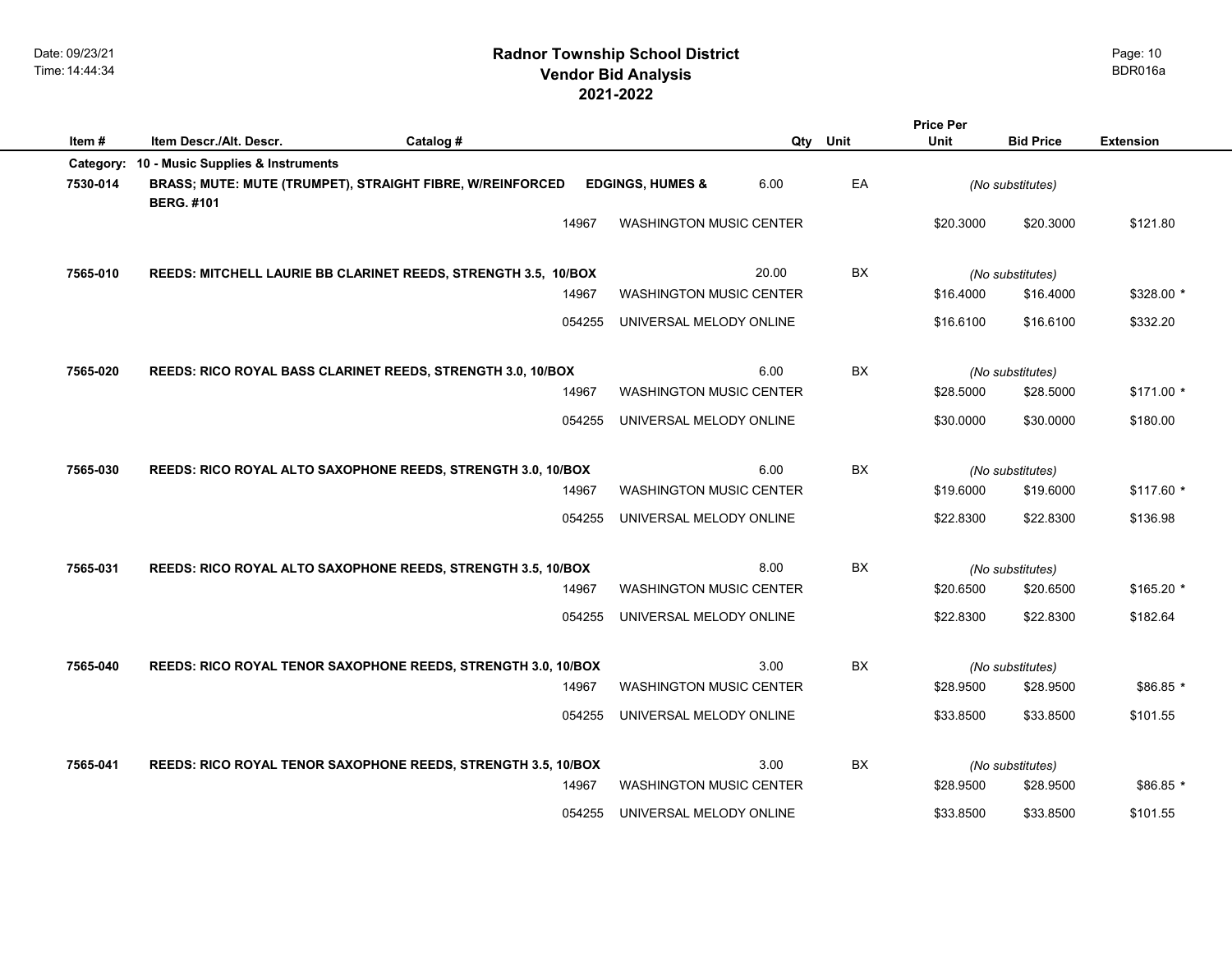Date: 09/23/21 Time: 14:44:34

# **2021-2022 Radnor Township School District Vendor Bid Analysis** BDR016a

|           |                                                                                            |           |                                |       |      | <b>Price Per</b> |                  |                  |
|-----------|--------------------------------------------------------------------------------------------|-----------|--------------------------------|-------|------|------------------|------------------|------------------|
| Item#     | Item Descr./Alt. Descr.                                                                    | Catalog # |                                | Qty   | Unit | Unit             | <b>Bid Price</b> | <b>Extension</b> |
| Category: | 10 - Music Supplies & Instruments                                                          |           |                                |       |      |                  |                  |                  |
| 7565-050  | REEDS: RICO ROYAL BARI SAXOPHONE REEDS, STRENGTH 3.0, 10/BOX                               |           |                                | 2.00  | BX   |                  | (No substitutes) |                  |
|           |                                                                                            | 14967     | <b>WASHINGTON MUSIC CENTER</b> |       |      | \$35.9000        | \$35.9000        | $$71.80*$        |
|           |                                                                                            | 054255    | UNIVERSAL MELODY ONLINE        |       |      | \$38.0000        | \$38.0000        | \$76.00          |
|           |                                                                                            |           |                                |       |      |                  |                  |                  |
| 7565-051  | REEDS: RICO ROYAL BARI SAXOPHONE REEDS, STRENGTH 3.5, 10/BOX                               |           |                                | 4.00  | BX   |                  | (No substitutes) |                  |
|           |                                                                                            | 14967     | <b>WASHINGTON MUSIC CENTER</b> |       |      | \$35.9000        | \$35.9000        | $$143.60$ *      |
|           |                                                                                            | 054255    | UNIVERSAL MELODY ONLINE        |       |      | \$38.0000        | \$38.0000        | \$152.00         |
| 7565-080  | REEDS: VANDOREN TRADITIONAL SOPRANO SAXOPHONE REEDS, RE051, STRENGTH 3.0,<br><b>10/BOX</b> |           |                                | 2.00  | BX   |                  | (No substitutes) |                  |
|           |                                                                                            | 14967     | <b>WASHINGTON MUSIC CENTER</b> |       |      | \$17.8500        | \$17.8500        | $$35.70*$        |
|           |                                                                                            | 054255    | UNIVERSAL MELODY ONLINE        |       |      | \$25,8800        | \$25,8800        | \$51.76          |
|           |                                                                                            |           |                                |       |      |                  |                  |                  |
| 7565-110  | REEDS: EMERALD ARTIST OBOE REEDS - MEDIUM                                                  |           |                                | 12.00 | EACH |                  | (No substitutes) |                  |
|           |                                                                                            | 14967     | <b>WASHINGTON MUSIC CENTER</b> |       |      | \$8.4500         | \$8.4500         | $$101.40$ *      |
|           |                                                                                            | 054255    | UNIVERSAL MELODY ONLINE        |       |      | \$13.3600        | \$13.3600        | \$160.32         |
| 7580-010  | ACCESSORIES; STRAPS: STRAPS: NEO TECH SOFT SAX STRAPS BLACK WITH REGULAR                   |           |                                | 8.00  | EA   |                  |                  |                  |
|           | <b>SWIVELHOOK</b>                                                                          |           |                                |       |      |                  | (No substitutes) |                  |
|           |                                                                                            | 14967     | <b>WASHINGTON MUSIC CENTER</b> |       |      | \$11.9000        | \$11.9000        | $$95.20$ *       |
|           |                                                                                            | 054255    | UNIVERSAL MELODY ONLINE        |       |      | \$16,2900        | \$16,2900        | \$130.32         |
| 7580-020  | ACCESSORIES; STRAPS: STRAPS: NEO TECH SOFT SAX STRAPS BLACK WITH EXTRA LONG                |           |                                | 4.00  | EA   |                  | (No substitutes) |                  |
|           | <b>SWIVEL HOOK</b>                                                                         |           |                                |       |      |                  |                  |                  |
|           |                                                                                            | 14967     | <b>WASHINGTON MUSIC CENTER</b> |       |      | \$12,4000        | \$12.4000        | $$49.60*$        |
|           |                                                                                            | 054255    | UNIVERSAL MELODY ONLINE        |       |      | \$19.0000        | \$19.0000        | \$76.00          |